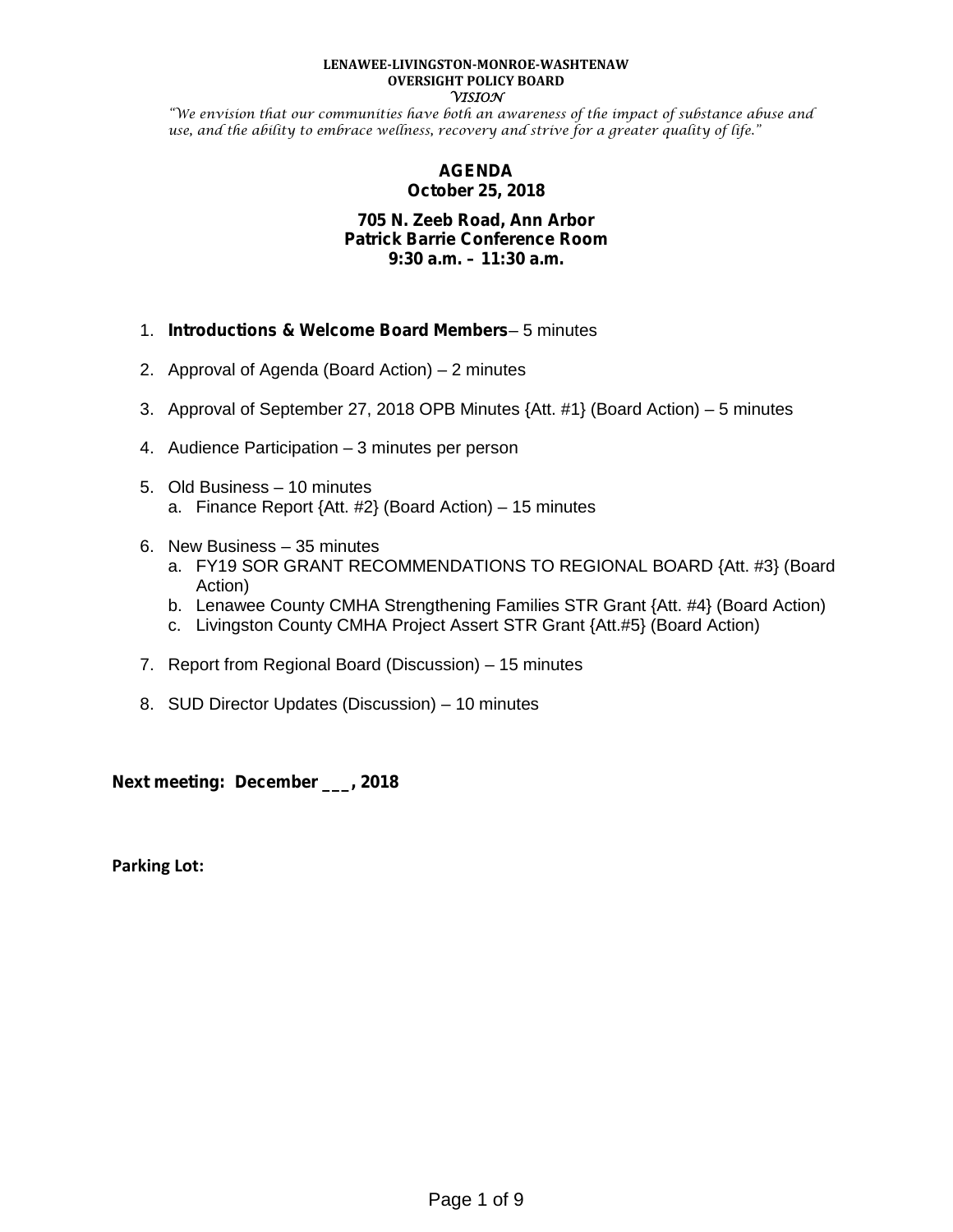# **LENAWEE-LIVINGSTON-MONROE-WASHTENAW OVERSIGHT POLICY BOARD August 23, 2018 meeting 705 N. Zeeb Road Ann Arbor, MI 48103**

| <b>Members Present:</b> | David Oblak, Dianne McCormick, William Green, Tom Waldecker, John<br>Lapham, Kim Comerzan, Mark Cochran, Monique Uzelac, Dave O'Dell,<br><b>Blake LaFuente</b> |
|-------------------------|----------------------------------------------------------------------------------------------------------------------------------------------------------------|
| Members Absent:         | Susan Webb, Ralph Tillotson, Amy Fullerton, Charles Coleman                                                                                                    |
|                         |                                                                                                                                                                |

Guests:

- Staff Present: Stephannie Weary, Marci Scalera, Suzanne Stolz, Nicole Adelman, Katie Postmus, Jane Goerge, Jackie Bradley, Dana Darrow
	- A. D. Oblak called the meeting to order at 9:33 a.m.
- 1. Introductions
- 2. Approval of the agenda

# **Motion by J. Lapham, supported by W. Green, to approve the agenda Motion carried**

3. Approval of August 23, 2018 OPB minutes

#### **Motion by W. Green, supported by D. O'Dell, to approve the August 23, 2018 OPB minutes Motion carried**

- 4. Audience Participation
	- None
- 5. Old Business
	- a. Finance Report
		- S. Stolz presented. Discussion followed.
		- M. Scalera presented some of her ideas for future use of PA2 dollars.
- 6. New Business
	- a. FY19 SUD Contracts
		- M. Scalera presented the FY19 SUD contracts, which were approved by the Regional Board this month. Presentation included an overview of the funded programs.
		- The new Gambling Coordinator starts on 10/22/18.
	- b. SOR Grant (State Opioid Response)
		- M. Scalera provided an overview of the SOR grant.
		- Correction on page 16, \$100,000, not \$20,000 for youth/family-oriented prevention.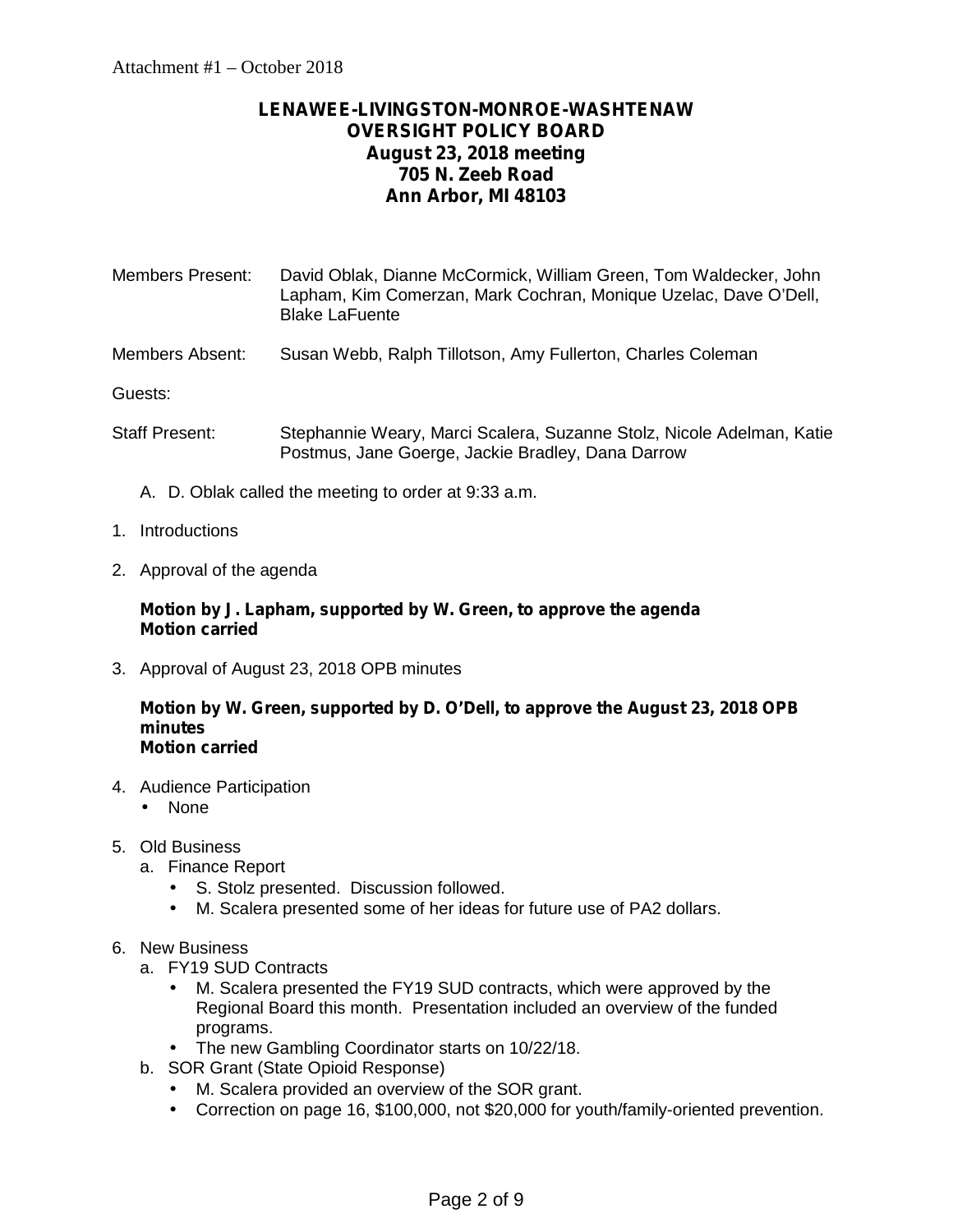- c. Impact of Marijuana The Colorado Experience and what we can learn from it
	- J. Goerge and K. Postmus have been meeting with providers. Discussions have included what can be done re: vaping.
	- Livingston was awarded a \$25,000 grant and created a "Vaping is Nicotine" handbook that will go to schools. Staff has had discussions with Karen Bergbower about what they can do around this issue using PA2. There is consideration to print more copies of the handbook to go to all the counties. Another option may be to do a train-the-trainer for youths to potentially train their peers.
	- M. Scalera shared the executive summary of the Rocky Mountain HIDTA report re: impact of marijuana on Colorado.
	- The state is going to pull together a workgroup to come up with a strategic plan for the consequences of the legalization of marijuana.
	- Prevention providers are moving forward with the assumption that legalization will pass. They are strategizing for what to do going forward, to avoid some of the same things that are happening in Colorado.
- d. Membership Status
	- OPB reviewed the membership roster.
	- M. Scalera will follow-up with the county or board to determine current membership status.
- 7. SUD Director Report
	- a. Gambling Prevention Coordinator/grant
		- New coordinator Amy Johnston starts on 10/22/18.
	- b. DOC Services
		- The PIHPs are still in negotiations with the DOC for PIHP to manage outpatient services for parolees.
		- 5 PIHPs have withdrawn their interest in participating in this contractual relationship.
		- The goal was to start in October for groundwork, administrative set-up. April 1, 2019 was to be the launch of the actual programs.
- 8. Adjourn

# **Motion by M. Cochran, supported by J. Lapham, to adjourn the meeting Motion carried**

Adjourned at 11:30.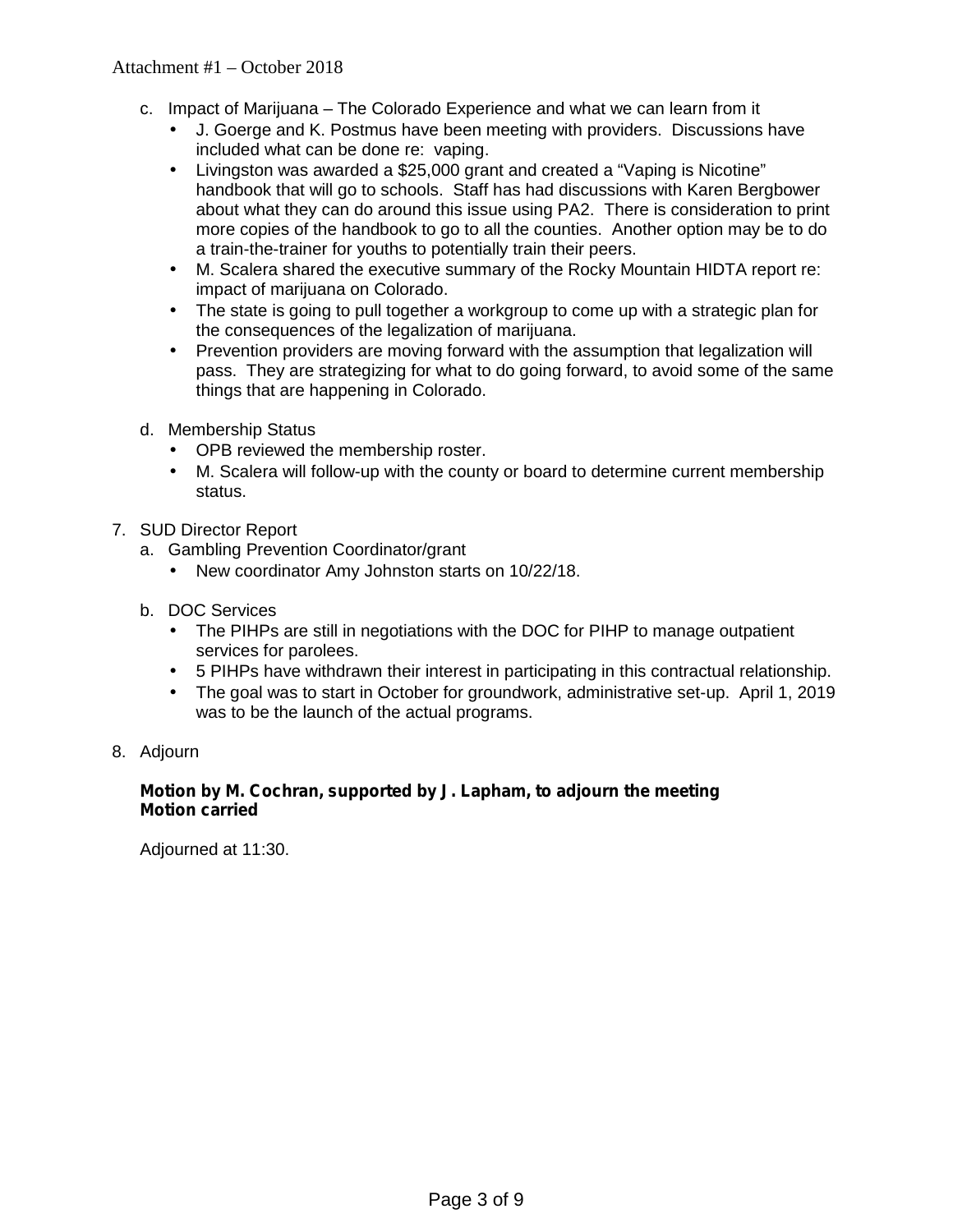#### Community Mental Health Partnership Of Southeast Michigan SUD SUMMARY OF REVENUE AND EXPENSE BY FUND August 2018 FYTD

| <b>Summary Of Revenue &amp; Expense</b> |                  |                          |                  |                         |                       |                         |              |                         |       |    |                      |
|-----------------------------------------|------------------|--------------------------|------------------|-------------------------|-----------------------|-------------------------|--------------|-------------------------|-------|----|----------------------|
|                                         |                  |                          |                  |                         | <b>Funding Source</b> |                         |              |                         |       |    | <b>Total Funding</b> |
|                                         | Medicaid         |                          | Healthy Michigan |                         | SUD - Block Grant     |                         | SUD-COBO/PA2 |                         | Other |    | Sources              |
| <b>Revenues</b>                         |                  |                          |                  |                         |                       |                         |              |                         |       |    |                      |
| Funding From MDCH                       | \$<br>2,160,114  | \$                       | 3,891,842        | \$                      | 6,275,265             |                         |              | \$                      |       |    | 12,327,221           |
| PA2/COBO Tax Funding Current Year       |                  | \$                       |                  | \$                      |                       | S                       | 1,673,918    | \$                      |       | \$ | 1,673,918            |
| PA2/COBO Reserve Utilization            |                  |                          |                  |                         |                       |                         | 1,465,199    |                         |       |    |                      |
| Other                                   |                  | \$                       |                  | \$                      |                       |                         |              | \$                      |       | \$ |                      |
| <b>Total Revenues</b>                   | 2,160,114        | $\overline{\mathcal{S}}$ | 3,891,842        | S                       | 6,275,265             |                         | 3,139,117    | $\overline{\$}$         |       | S  | 14,001,138           |
| <b>Expenses</b>                         |                  |                          |                  |                         |                       |                         |              |                         |       |    |                      |
| <b>Funding for County SUD Programs</b>  |                  |                          |                  |                         |                       |                         |              |                         |       |    |                      |
| Lenawee                                 | 418,435          | \$                       | 806,983          | \$                      | 536,047               | \$                      | 58,693       | \$                      |       | \$ | 1,820,158            |
| Livingston                              | 426,262          | \$                       | 786,944          | \$                      | 1,156,503             | \$                      | 131,945      | \$                      |       | \$ | 2,501,654            |
| Monroe                                  | 270,166          | \$                       | 549,812          | \$                      | 782,994               | \$                      | 154,878      | \$                      |       | \$ | 1,757,850            |
| Washtenaw                               | 1,066,570        | \$                       | 2,316,106        |                         | 2,253,859             | \$                      | 742,541      | \$                      |       |    | 6,379,076            |
| <b>Total SUD Expenses</b>               | \$<br>2,181,434  | $\overline{\mathbb{S}}$  | 4,459,845        | \$                      | 4,729,402             | \$                      | 1,088,057    | $\overline{\mathbf{s}}$ |       | \$ | 12,458,738           |
| <b>Other Operating Costs</b>            |                  |                          |                  |                         |                       |                         |              |                         |       |    |                      |
| <b>SUD HICA Claims Tax</b>              | 16,201           | \$                       | 29,189           | \$                      |                       | \$                      |              | \$                      |       |    | 45,390               |
| <b>Total Operating Costs</b>            | \$<br>16,201     | $\overline{\mathcal{S}}$ | 29,189           | $\overline{\mathbb{S}}$ |                       | $\overline{\mathbb{S}}$ |              | $\overline{\mathbb{S}}$ |       | \$ | 45,390               |
| <b>Administrative Cost Allocation</b>   | 109,782          | \$                       | 224,487          | \$                      | 311,454               | \$                      |              | \$                      |       |    | 645,723              |
| <b>Total Expenses</b>                   | 2,307,417        | \$                       | 4,713,521        | S                       | 5,040,856             | -\$                     | 1,088,057    | \$                      |       |    | 13,149,851           |
| Revenues Over/(Under) Expenses          | \$<br>(147, 303) | \$                       | (821, 679)       | \$                      | 1,234,409             | \$                      | 2,051,060    | \$                      |       | \$ | 851,288              |

| Current fiscal year utilziation of PA2 | Revenues |           | Expenditures | Revenues<br>Over/(Under)<br>Expenses |
|----------------------------------------|----------|-----------|--------------|--------------------------------------|
| PA2 by County                          |          |           |              |                                      |
| Lenawee                                |          | 251,637   | 58,693       | 192,944                              |
| Livingston                             |          | 757,886   | 131,945      | 625,941                              |
| Monroe                                 |          | 554,689   | 154,878      | 399,811                              |
| Washtenaw                              |          | 1,574,905 | 742,541      | 832,364                              |
| Totals                                 |          | 3,139,117 | 1,088,057    | 2,051,060                            |

|                 |                          | FY18 Projected | FY19 Projected     | FY20 Projected     | <b>Projected Balance</b> |
|-----------------|--------------------------|----------------|--------------------|--------------------|--------------------------|
| Unallocated PA2 | <b>Beginning Balance</b> | Utilization    | <b>Utilization</b> | <b>Utilization</b> | @ 09/30/2020             |
| Lenawee         | 961.376                  | 204.163        | 222.723            | 222.723            | 311.766                  |
| Livingston      | 2,646,564                | 562,039        | 613.133            | 613.133            | 858,259                  |
| Monroe          | 708.058                  | 150.367        | 164.037            | 164.037            | 229,617                  |
| Washtenaw       | 2,583,425                | 548,630        | 598.506            | 598.506            | 837,783                  |
| Total           | 6,899,423                | .465,199       | ,465,199           | .465,199           | 2,237,426                |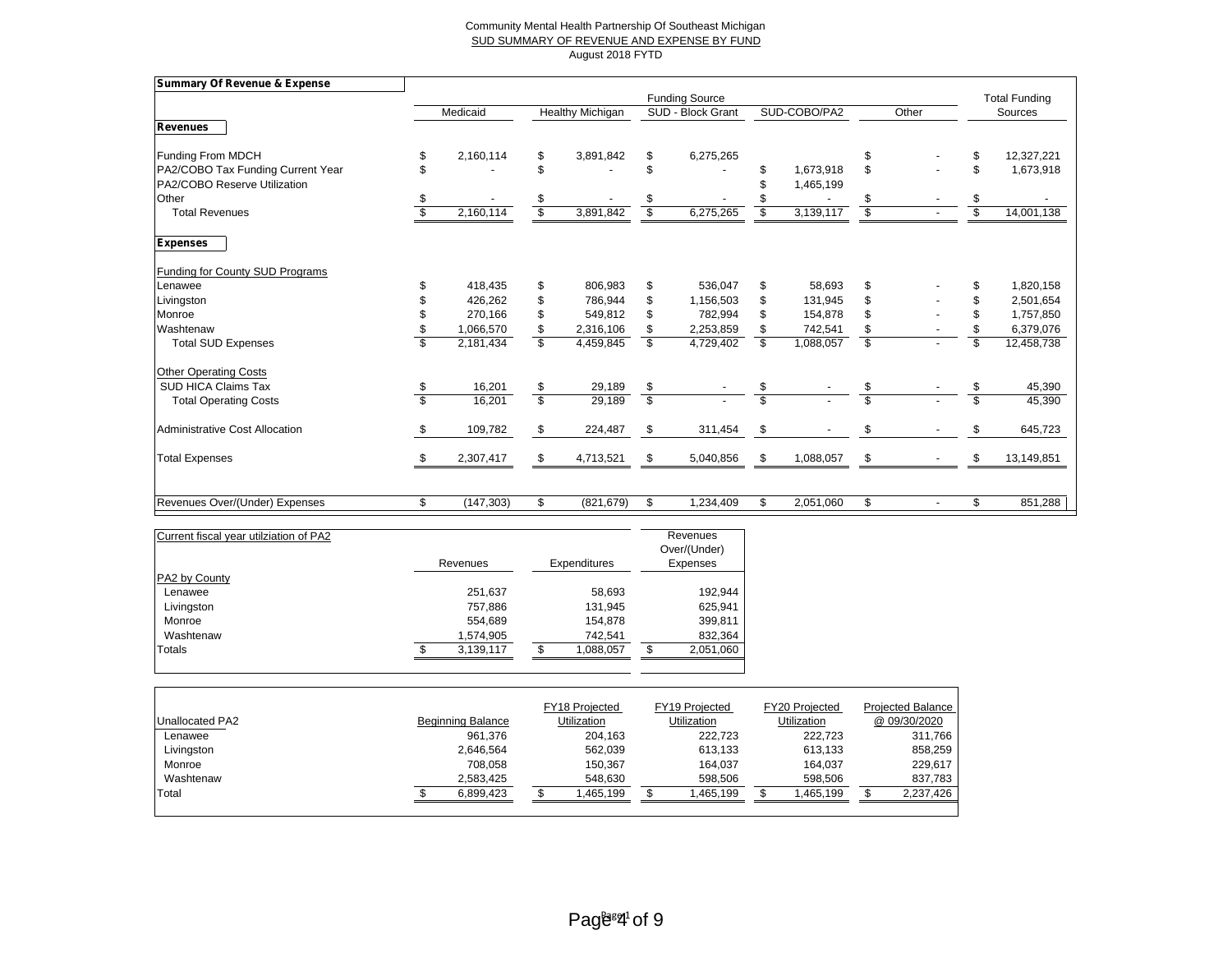# **CMHPSM SUD OVERSIGHT POLICY BOARD**

### **ACTION REQUEST**

**Board Meeting Date:** 10-25-2018

**Action Requested**: Review SOR GRANT programs and make recommendations to the Regional Board for contract actions

#### **Background:**

The SOR GRANT programs and budgets were submitted to the state. Each of the 8 program grants have funds to be allocated to providers for program implementation…see attached table. The allocations are for a two-year time frame.

#### **Connection to PIHP/MDCH Contract, Regional Strategic Plan or Shared Governance Model:**

- Addresses the opiate epidemic with evidence-based programming through grants and other resources
- Meets the contractual expectations and requirements of the contract between the PIHP 'Coordinating Agency" designation and the Michigan Department of Health and Human Services

# **Recommendation**:

Request the Regional Board approve the contract actions required to implement the SOR grant programs.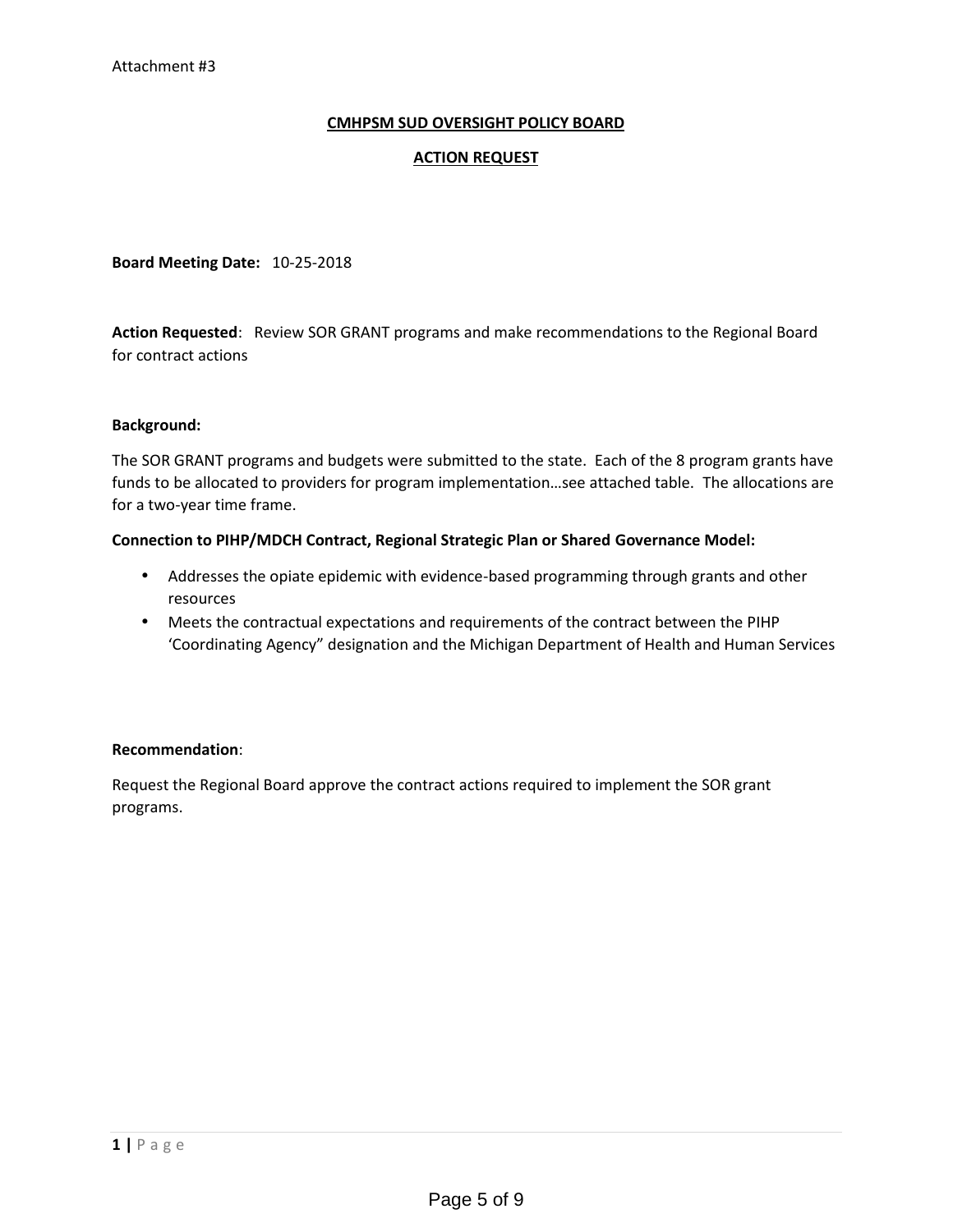| <b>GRANT PROGRAM</b>                                                                    | <b>DESCRIPTION</b>                                                                                                         | <b>PROVIDER</b>                                                                                                                                                           | <b>2 YEAR BUDGET</b>                                                     |
|-----------------------------------------------------------------------------------------|----------------------------------------------------------------------------------------------------------------------------|---------------------------------------------------------------------------------------------------------------------------------------------------------------------------|--------------------------------------------------------------------------|
| <b>NAME</b>                                                                             |                                                                                                                            |                                                                                                                                                                           | <b>ALLOCATION</b>                                                        |
| <b>Grant Manager</b><br>(Mandated)                                                      | Responsible for<br>implementation and<br>management of SOR<br>grant                                                        | <b>CMHPSM</b>                                                                                                                                                             | \$200,000<br>Includes Salary,<br>Fringes, supplies,<br>travel, indirects |
| <b>Overdose Education</b><br>and Naloxone<br><b>Distribution with</b><br>harm reduction | <b>Training on Overdose</b><br>prevention; Narcan<br>administration; high<br>risk populations                              | Livingston CMH for<br>purchase of Narcan<br>through pharmacy<br>CMHPSM - will distribute                                                                                  | \$20,000<br>\$169,753                                                    |
|                                                                                         |                                                                                                                            | kits to various agencies                                                                                                                                                  |                                                                          |
| <b>Recovery Housing</b>                                                                 | Establish a women's 6<br>bed MAT house for<br>women with OUD on                                                            | Home of New Vision<br>staffing grant;<br>FFS @\$27/DAY: Lenawee                                                                                                           | \$120,000                                                                |
|                                                                                         | MAT;                                                                                                                       | <b>CMH</b>                                                                                                                                                                | \$42,226                                                                 |
|                                                                                         | <b>Recovery Housing</b><br>allocation for per diem<br>FFS reimbursement for<br>Livingston, Lenawee<br>and Monroe Providers | Livingston CMH<br><b>CMHPSM for MONROE</b>                                                                                                                                | \$42,226<br>\$42,227                                                     |
| <b>Jail Based MAT</b><br><b>Services</b>                                                | Provide MAT in the jail<br>for eligible inmates:                                                                           | Genoa Pharmacy for<br>medication cost                                                                                                                                     | \$120,968 (meds)                                                         |
|                                                                                         | <b>Medication and Lab</b><br>costs                                                                                         | Labs to be on<br>reimbursement basis via<br>arrangements with jail<br>medical services - to be<br>determined (May be on<br>a vendor agreement)                            | \$21,347 (labs)                                                          |
| <b>GPRA INCENTIVES</b>                                                                  | GPRA is an assessment<br>tool used by the Feds<br>to analyze outcomes.<br>Must be conducted at<br>intake, 6 months and     | Supplies: \$10.00 gift<br>cards with restrictions<br>on tobacco and alcohol<br>purchases.                                                                                 | \$13,500                                                                 |
|                                                                                         | d/c. Incentives will be<br>for clients and<br>agencies administering<br>the tool.                                          | Training/implementation<br>reimbursement fees for<br>providers                                                                                                            | \$24,451                                                                 |
| <b>OUD TREATMENT</b>                                                                    | Pilot MAT treatment<br>for rural residents who<br>are unable to access<br>traditional outpatient<br>MAT services.          | <b>WORK-IT HEALTH - case</b><br>rate includes initial<br>assessment & ongoing<br>virtual services -<br>estimate 25 clients<br>across region. Note:<br>New contract agency | \$189,753                                                                |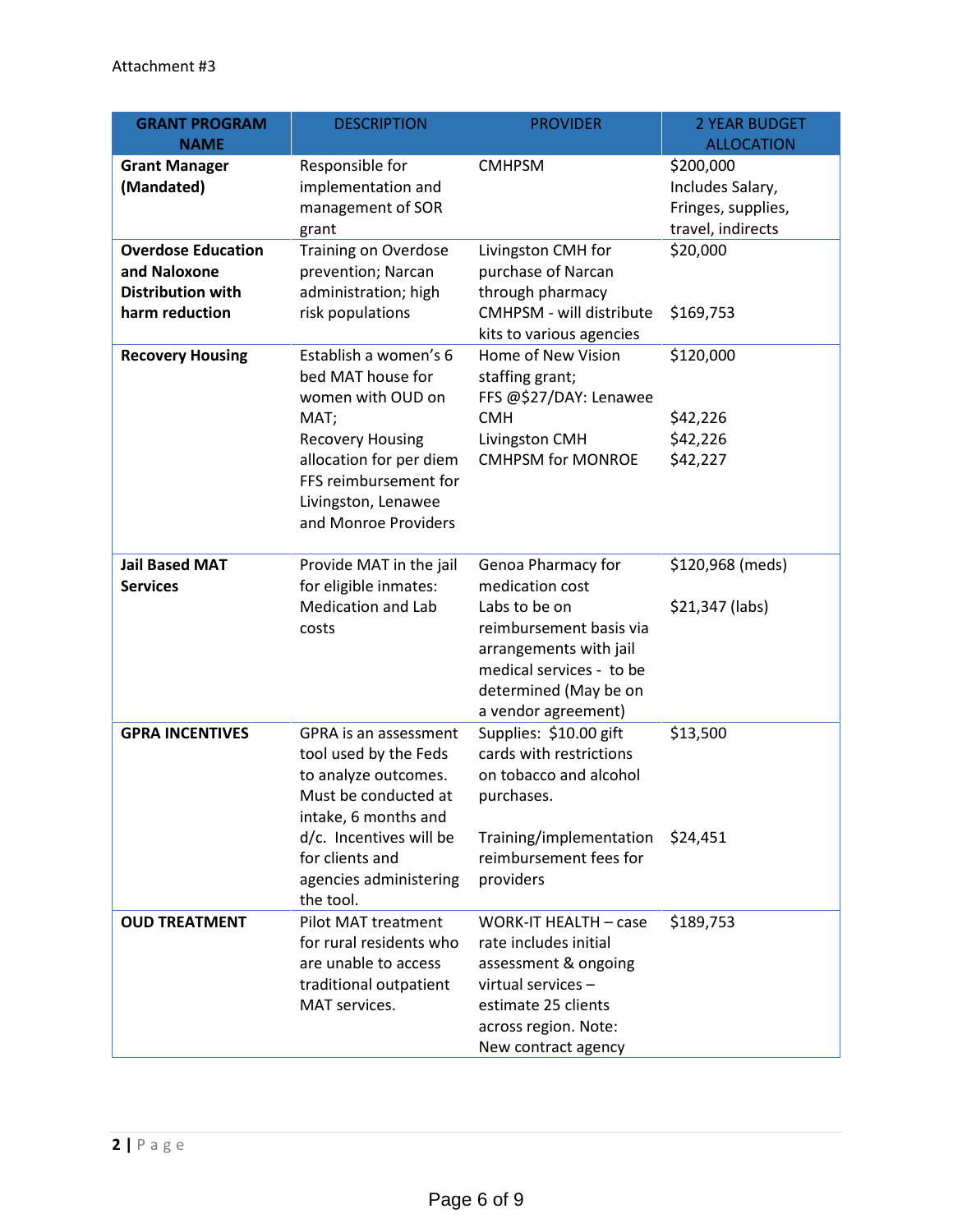| <b>GRANT PROGRAM</b><br><b>NAME</b>                  | <b>DESCRIPTION</b>                                                      | <b>PROVIDER</b>                                                                    | <b>2 YEAR BUDGET</b><br><b>ALLOCATION</b> |
|------------------------------------------------------|-------------------------------------------------------------------------|------------------------------------------------------------------------------------|-------------------------------------------|
| YOUTH/FAMILY<br><b>ORIENTED</b><br><b>PREVENTION</b> | Will implement 2<br>prevention EBPs -<br>Prime For Life and             | Eastern Michigan<br>University (PFL)                                               | \$65,667                                  |
|                                                      | <b>Guiding Good Choices</b>                                             | St. Joseph Mercy<br>Chelsea SRSLY (GGC in 4<br>communities)                        | \$124,086                                 |
| <b>OUTPATIENT PEER</b><br><b>SUPPORT</b>             | Place peers in primary<br>care outpatient<br>settings or FQHC's         | Home of New Vision<br>peer in Packard Clinic                                       | \$94,877                                  |
|                                                      |                                                                         | Family Medical Center -<br>Lenawee and Monroe<br>split                             | \$94,877                                  |
| <b>OUD RECOVERY</b><br><b>SERVICES</b>               | Increase the capacity<br>of peer-based support<br>services and recovery | Home of New Vision<br><b>WRAP</b> (RCO street<br>outreach);                        | \$35,578                                  |
|                                                      | activities for persons<br>with OUD by<br>expanding existing             | Livingston CMH Stepping<br><b>Stones Engagement</b><br>Center;                     | \$35,579                                  |
|                                                      | efforts and<br>opportunities in the<br>community                        | Catholic Charities of SE<br>Michigan (RCO<br>development);<br>Lenawee CMH Pathways | \$35,579                                  |
|                                                      |                                                                         | <b>Engagement Center</b>                                                           | \$35,579                                  |

\*Each grant has a 5.4% indirect rate for CMHPSM administration totaling \$71,728 over 2 years.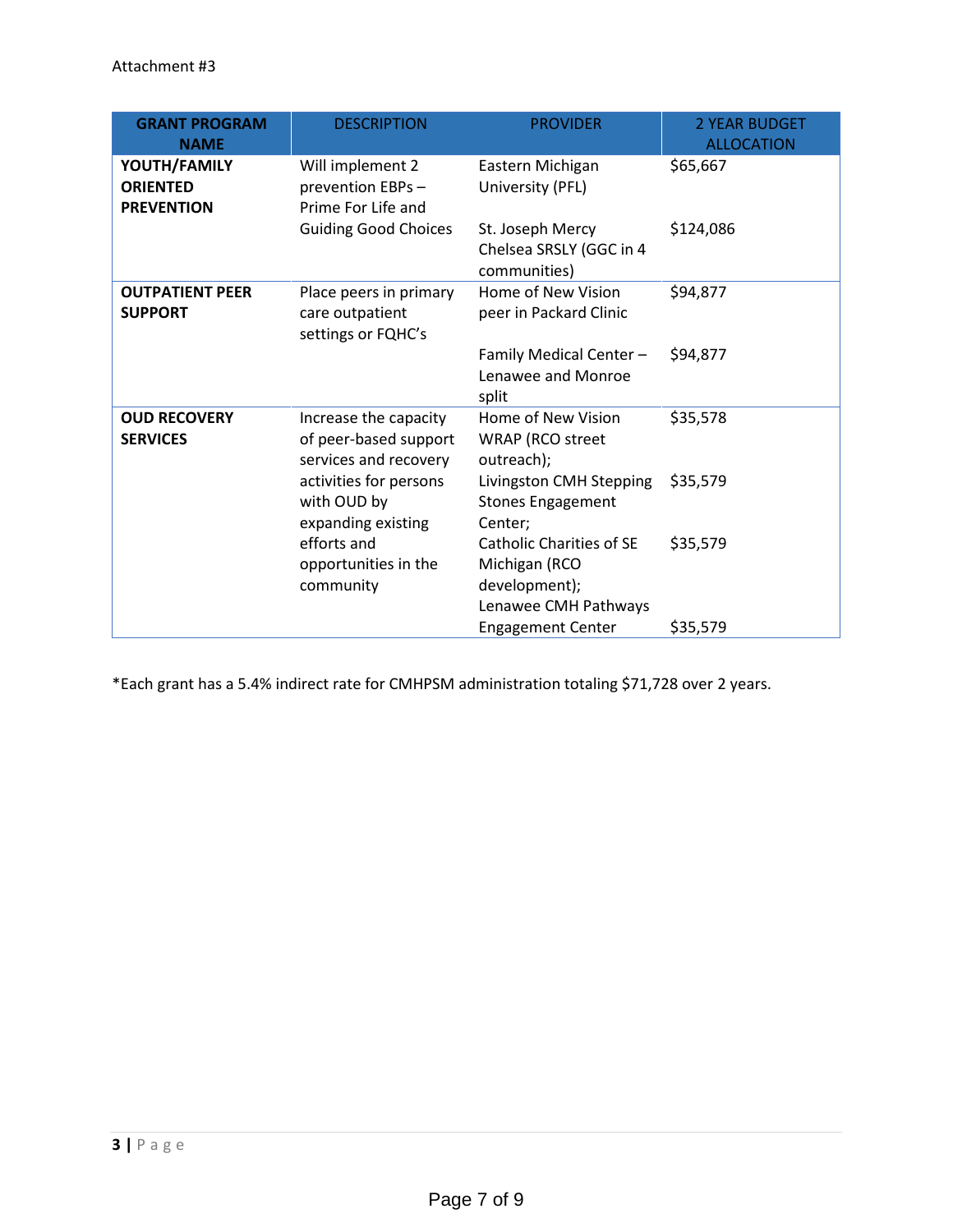# **CMHPSM SUD OVERSIGHT POLICY BOARD**

# **ACTION REQUEST**

**Board Meeting Date:** 10-25-18

**Action Requested**: Review STR Grant allocation to Lenawee CMHA for Strengthening Families

#### **Background:**

Lenawee County CMH, Courts, Providers and DHHS is interested in implementation of the STR Prevention grant for Strengthening Families which is an evidence-based practice. The grant will use existing STR year 2 and carry forward funds to implement 1-2 cohort sessions. Sessions are geared for high risk families who can be referred by key agencies in the community. Ideally, maximum cohort is ten families for seven sessions. Training with the state will be provided. Each Cohort will cost approximately \$15,000. Total request if \$30,000.

#### **Connection to PIHP/MDHHS Contract, Regional Strategic Plan or Shared Governance Model:**

- Addresses the opiate epidemic with evidence-based programming through grants and other resources
- Meets the contractual expectations and requirements of the contract between the PIHP 'Coordinating Agency" designation and the Michigan Department of Health and Human Services

# **Recommendation**:

Request the Regional Board approve Lenawee CMHA to administer the Strengthening Families STR grant up to the amount of \$30,000.